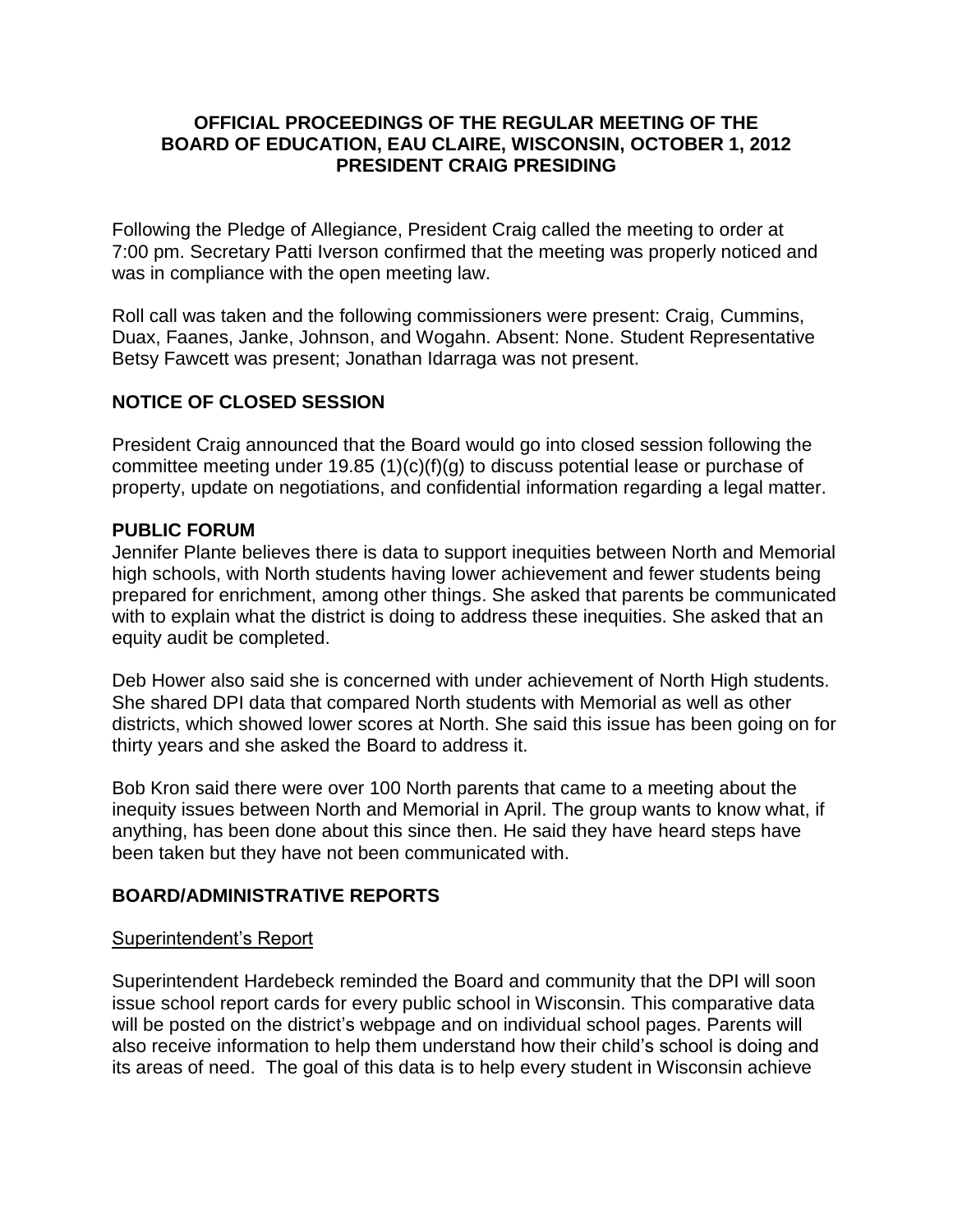success and be ready to pursue further education or a career after graduation, which aligns well with the district's vision.

Communication to Superintendent/Board President There was nothing to communicate.

Student Representative Report There was no report given.

Other Reports

*Policy and Governance Committee* There was no report given.

*Budget Development Committee* There was no report given.

# **CONSENT RESOLUTION AGENDA**

Board members asked to pull Resolution 2 from the consent agenda.

Com. Wogahn moved, seconded by Com. Johnson, to approve the consent resolution agenda consisting of the following items:

- The minutes of Board meeting of September 10, 2012 as mailed.
- The matters of employment of October 1, 2012, as presented.
- ◆ 2012-2013 Recommended Budget

Consent resolution agenda items approved by unanimous roll call vote.

# **INDIVIDUALLY CONSIDERED RESOLUTIONS**

## Resolution #2– Minutes of September 24, 2012

Two minor amendments were recommended:

During the discussion about the rental policy, to add that feedback will be obtained from staff using the same format as used for other matters.

Regarding the OPEB study, change the word 'in' to 'by' December 2012 for an option to be presented to the Board.

Com. Faanes moved, seconded by Com. Duax, to approve the minutes of the Board meeting of September 24, 2012, as amended. Carried by unanimous roll call vote.

Regular meeting adjourned.

Submitted by Patti Iverson, Board Secretary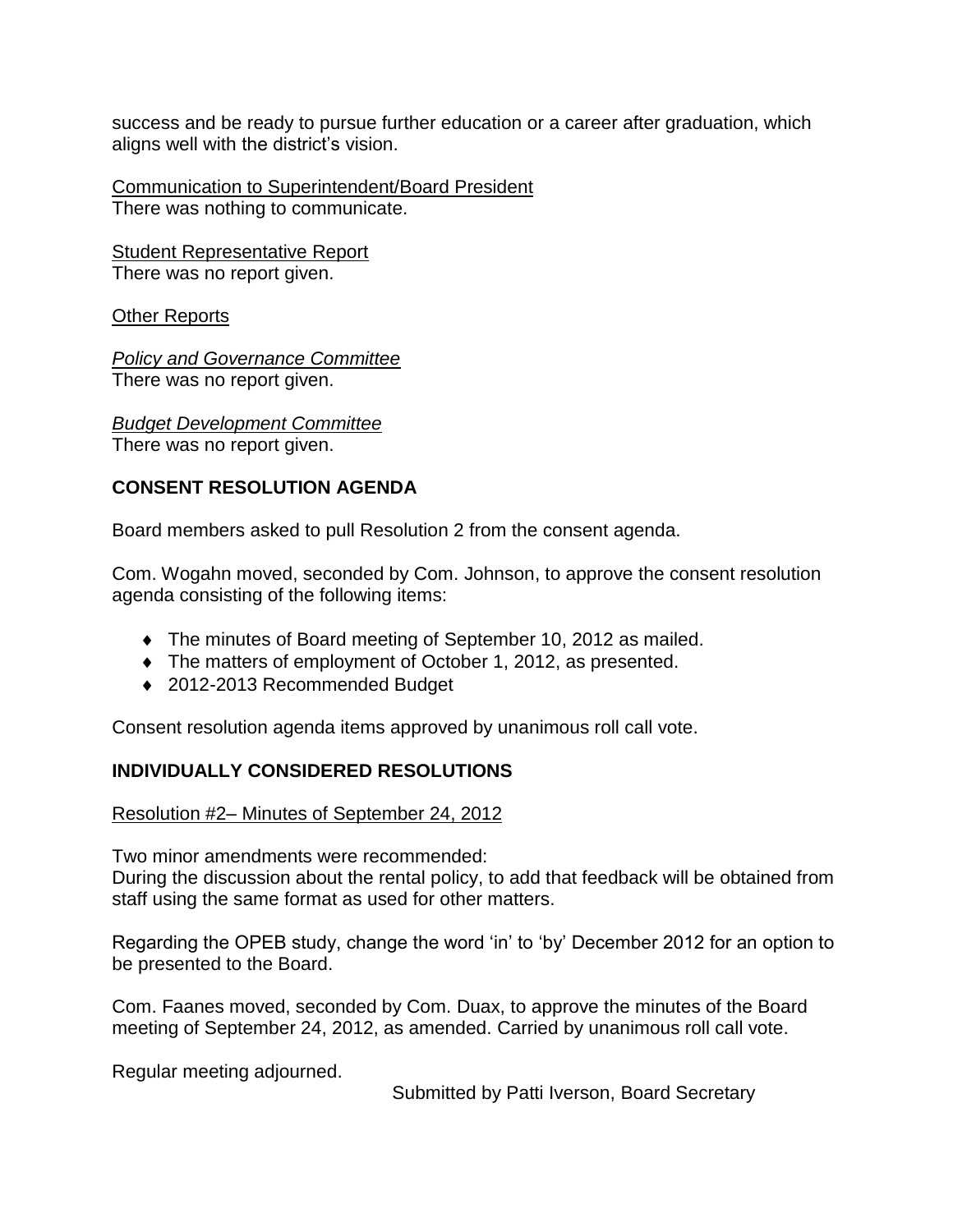### **COMMITTEE MEETING BOARD OF EDUCATION – EAU CLAIRE, WISCONSIN OCTOBER 1, 2012**

#### 1. Call to Order – Committee Meeting

Board Members present: Craig, Cummins, Duax, Faanes, Janke, Johnson, and Wogahn. Absent: None. Student Representative Betsy Fawcett was present; Jonathan Idarraga was not present.

### 2. Committee Reports/Items for Discussion

A. Employee Handbook Modification (Just Cause Related to Non-Renewal)

After a presentation to the Board in August, the Board requested that further conversation take place related to a modified Just Cause for discipline, termination and nonrenewal for all employee groups. Kay Marks, Executive Director of Human Resources, shared information related to this topic. She said that employees who are hired under employment contracts maintain just cause protection during the term of their individual contract. This pertains to administrators and teachers. However, just cause, when applied to a mid-contract discharge or discipline, should be different than just cause language used to decide to not extend the employment relationship.

As a result of the differences in just cause language for non-renewals compared to discharge or discipline, proposed changes were recommended to be made to the non-renewal sections for administrators and teachers in the Employee Handbook. Ms. Marks shared those changes.

There were several suggestions made to clarify words such as "district's *minimum* standards," "fails to improve *sufficiently,*" and "events are *serious* enough to warrant discharge" so that there are no gray areas. It was also recommended to change "the Board *should* vote to non-renew" to "a recommendation shall be brought to the Board." Ms. Marks was also going to confer with legal counsel to see if a two-thirds majority vote was needed to non-renew or if a simple majority of those present was satisfactory.

Ms. Marks was asked to talk to staff leadership about these proposals to get feedback.

The Board talked about having uniform standards for all groups for discipline and termination, not just administrators and teachers.

James Martin asked the Board to consider resolution of issues handled in Eau Claire in the past when it considers changing its decision on just cause.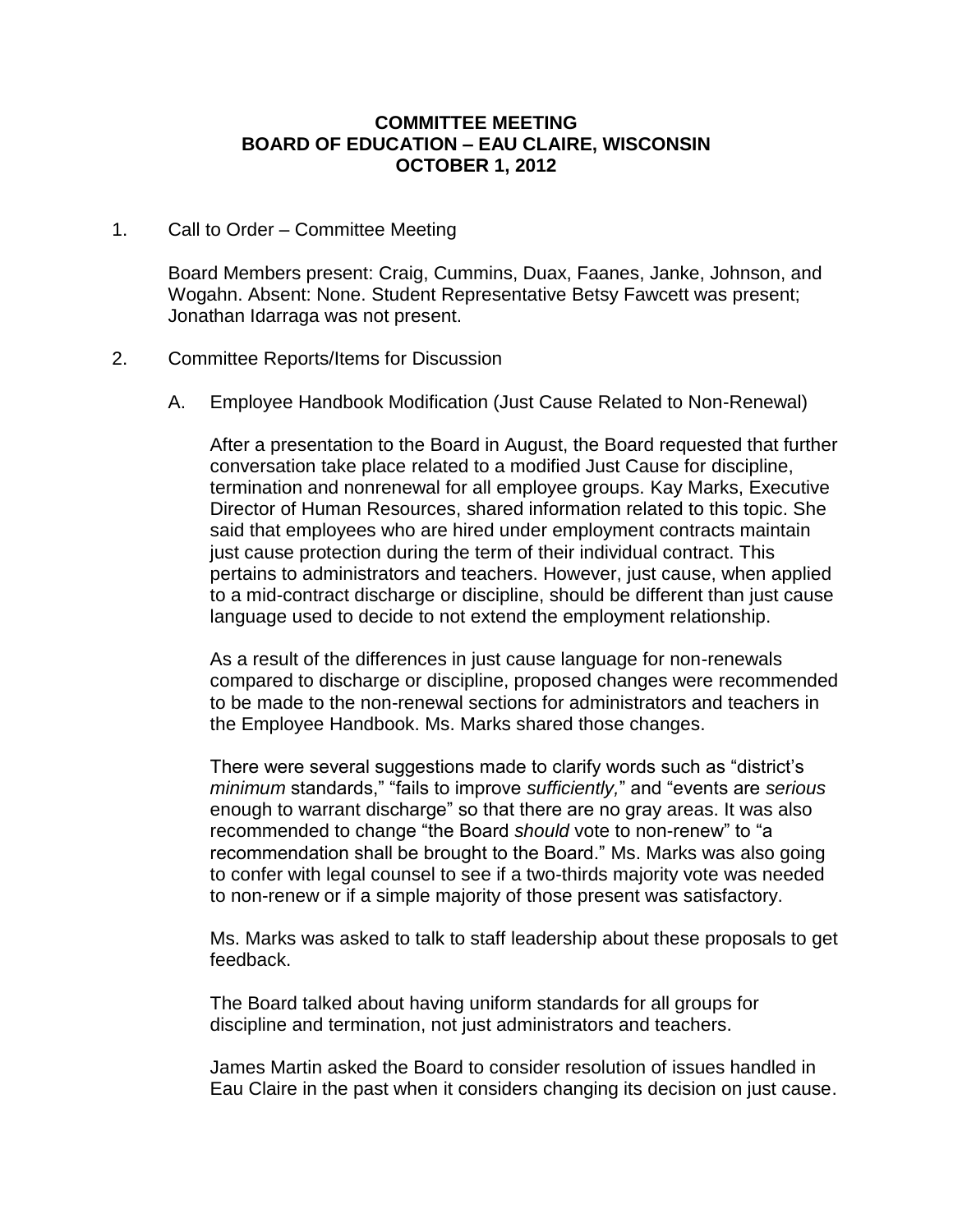He also said that in the proposed language, the concept of performance based becomes subjective if not clearly defined; same with 'minimal' standards. He said that anything that could be done to strengthen and bring clarity to the language would be in the best interest of both parties. He said the non-renewal of teachers shall not be deemed a termination under the grievance procedure in district policy.

B. ESEA Waiver Part 2

Administrators gave a report to explain the state's new accountability index and implications for schools at differing levels of performance. The following things will be done to monitor the progress of programs between annual report cards from the state:

- Utilize data warehouse to create interactive dashboards
- Collaboration through professional learning communities at multiple levels
- Report annually in the School Report Card
- Students will receive individual reports based on new benchmarks beginning with fall 2012

The group discussed the three levels of support: rewards and replications, local improvement efforts, and state interventions and the accountability ratings that go with each level. They stated that when our schools exceed expectations, we need to look at what they are doing that make that school so successful. For those schools that are meeting expectations, they are doing ok and the district wants to support with local improvement efforts. For schools that meet few expectations or fail to meet expectations there will be district support provided. Title I Schools that fall within the lowest 15% of Title schools in the state are either identified as priority schools or focus schools and are monitored by the state.

Lakeshore Elementary was identified as a focus school for large gaps in math. Title dollars have been utilized and a math coach was hired. Staff has registered for staff development opportunities through Wisconsin RtI. If schools show improvement, they can be exited from this status after two years.

The state has identified Annual Measureable Objectives (AMO) which are annual goals for all students and subgroups in reading, math and graduation. It is the expectation that all students show growth each year. The District will meet AMO if at least one of the three aggregate levels(elementary, middle or high school) is in the "Meets Expectations" category or higher and no individual school is in the "Fails to Meet Expectation" category. District level report cards will be provided following the 2012-13 school year.